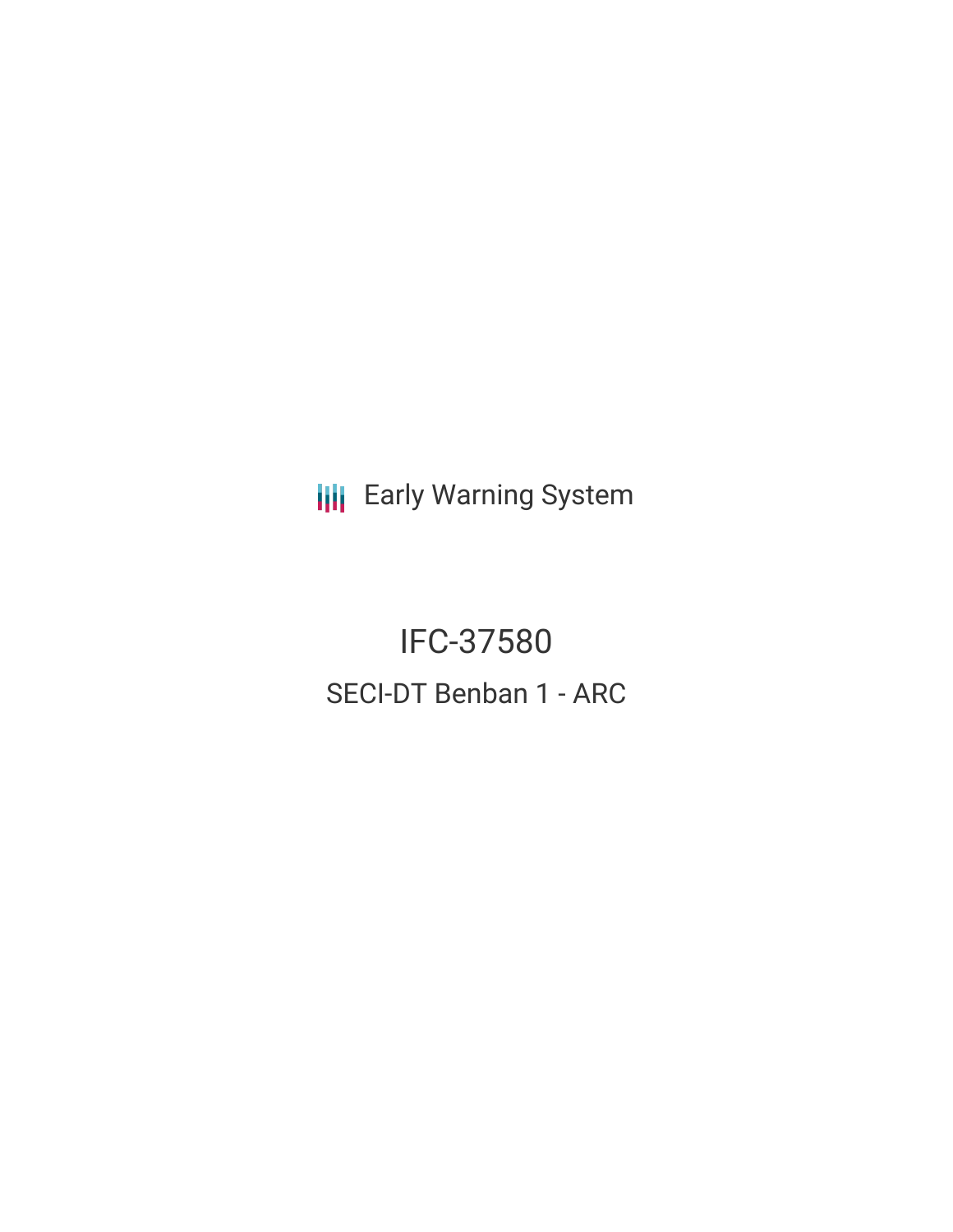## **Quick Facts**

| <b>Countries</b>               | Egypt                                   |
|--------------------------------|-----------------------------------------|
| <b>Financial Institutions</b>  | International Finance Corporation (IFC) |
| <b>Status</b>                  | Proposed                                |
| <b>Bank Risk Rating</b>        | B                                       |
| <b>Voting Date</b>             | 2017-07-31                              |
| <b>Borrower</b>                | ARC For Renewable Energy SAE            |
| <b>Sectors</b>                 | Energy                                  |
| <b>Investment Type(s)</b>      | Loan                                    |
| <b>Investment Amount (USD)</b> | $$15.00$ million                        |
| <b>Project Cost (USD)</b>      | \$75.00 million                         |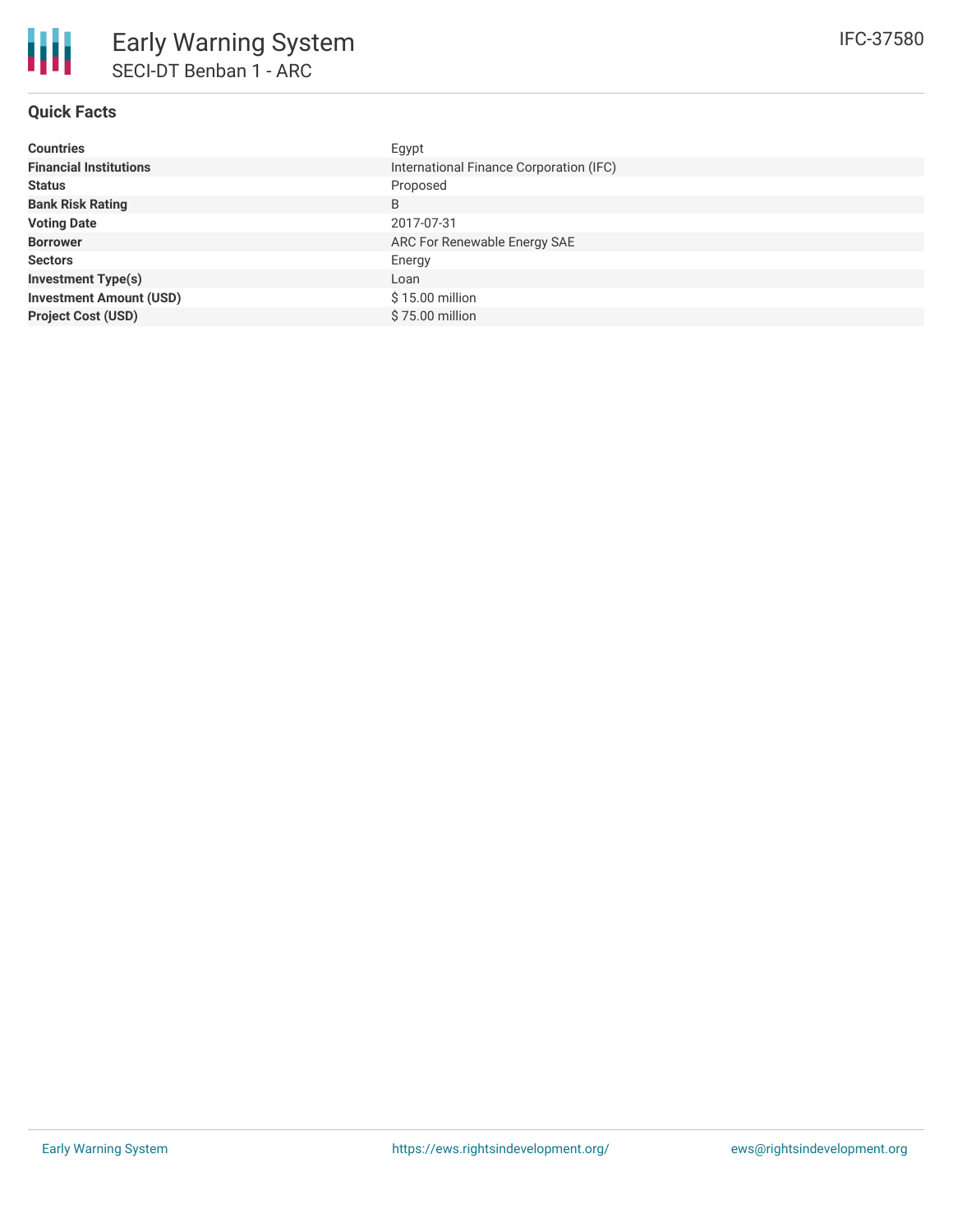

## **Project Description**

The project is a greenfield 50 MWac photovoltaic (PV) plant being developed by a joint venture between SECI Energia S.p.A, Enerray S.p.A, and Desert Technologies Industries Co. Ltd. (together the sponsors). The sponsors will own the project company ARC for Renewable Energy SAE (ARC). The Engineering Procurement and Construction (EPC) Contractor will be an EPC joint venture between Enerray S.p.A and Desert Technologies Industries Co. Ltd. (JV Enerray-DT) who will also undertake the role of the Operations and Maintenance (O&M) Contractor for this project. Enerray S.p.A has 10 years' experience in EPC and O&M services and has completed power plants of more than 200 MWp in Morocco, Turkey, Jordan, Iran and Central and South America. Desert Technologies as an EPC contractor has experience as a manufacturer and developer of PV projects. It has developed solar projects in Jordan and has 33MW of signed bankable EPC contracts since 2015. The total project cost is up to US\$75-80 million with an IFC A loan of up to US\$15-20 million and syndications of up to US\$45 million, and the balance covered by equity.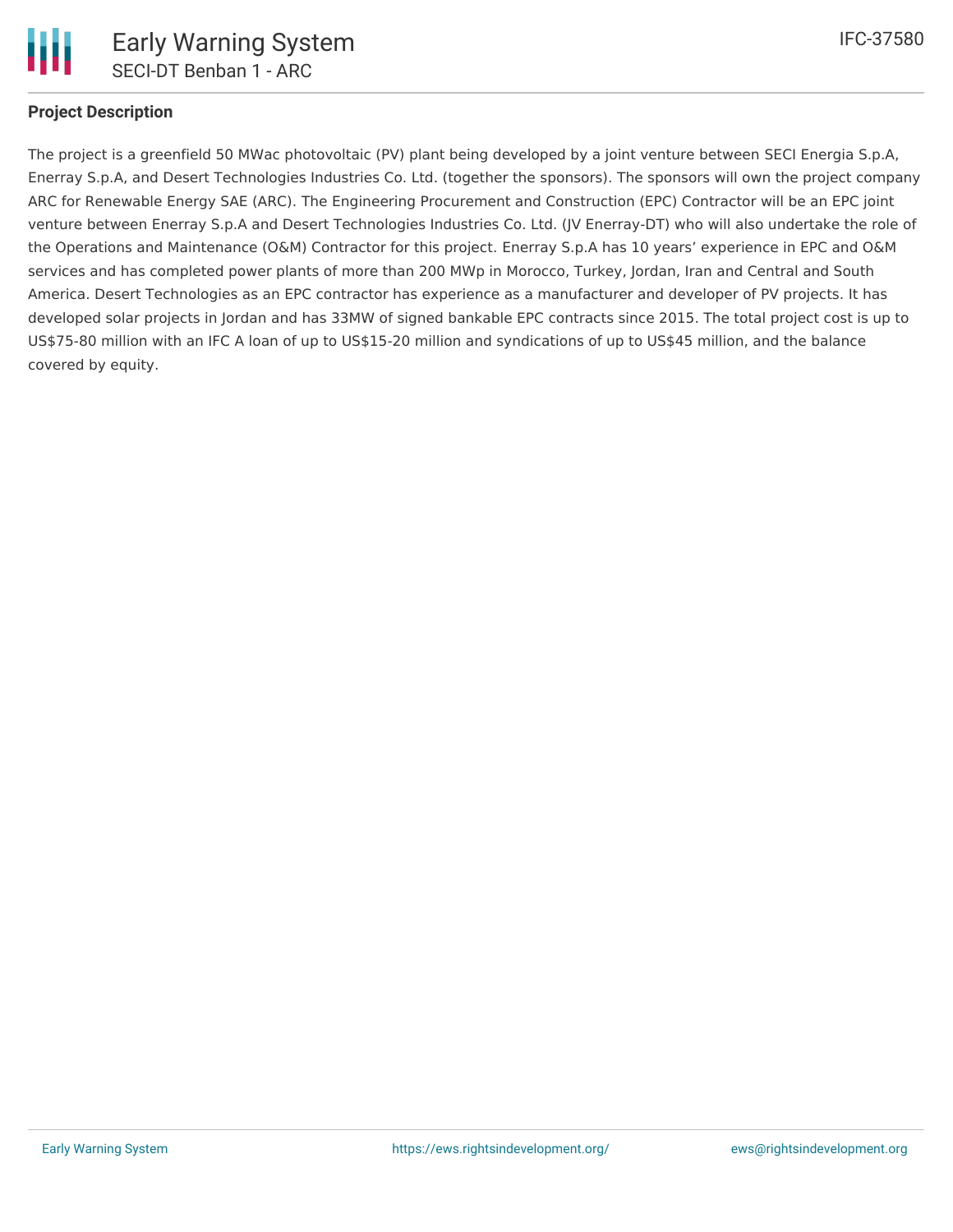

## **Investment Description**

• International Finance Corporation (IFC)

The total project cost is up to US\$75-80 million with an IFC A loan of up to US\$15-20 million and syndications of up to US\$45 million, and the balance covered by equity.